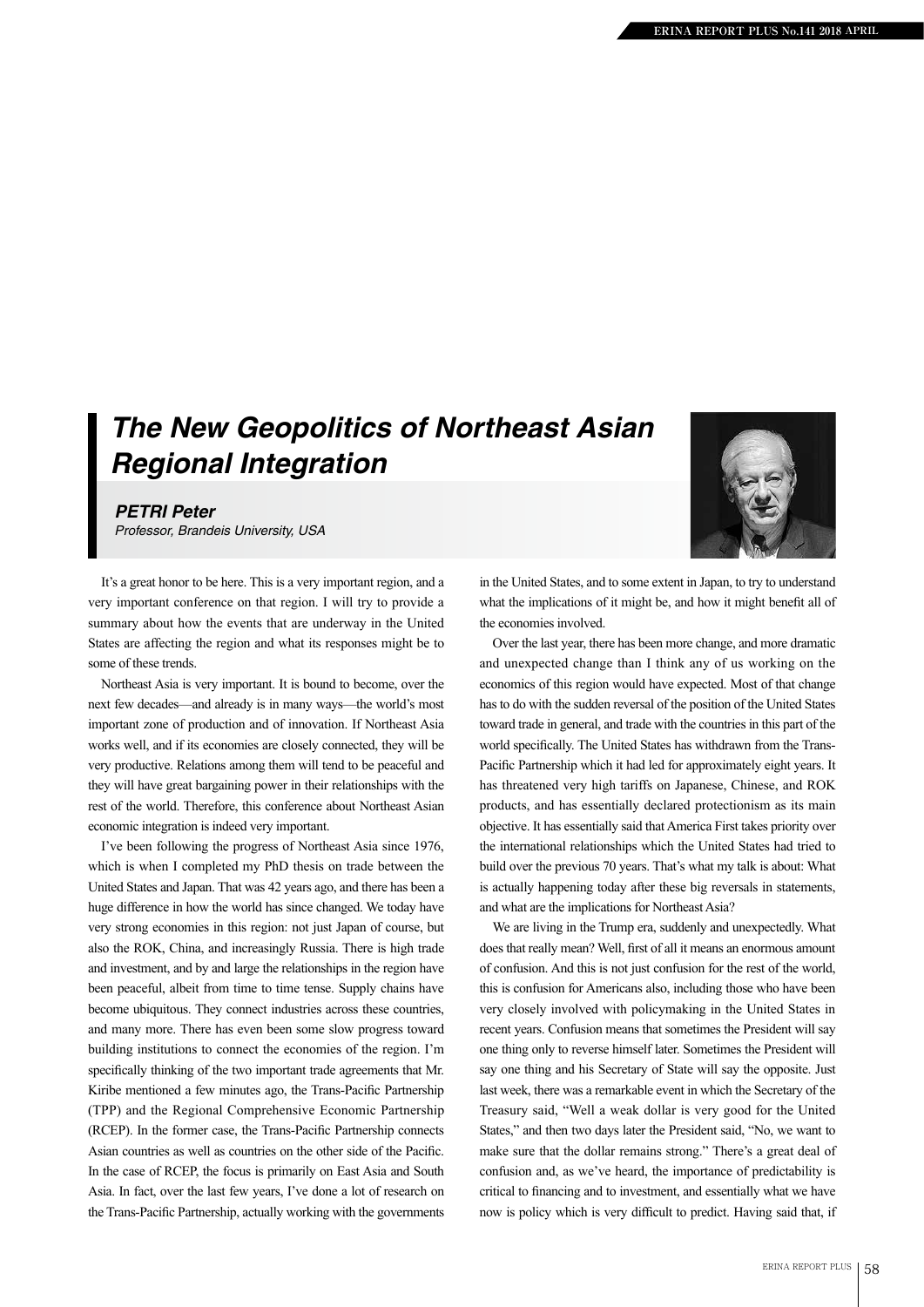one looks at the actual actions that the government has taken—and I will give more examples of this later—the actual actions have been much less chaotic and uncertain than the statements about them.

The last point that I'd like to make about what is happening now is that the present situation is not likely to go away quickly. First of all, the President is president, and is likely to remain so for several more years, and he's not likely to change the way he behaves.

Second, even if the Democratic Party were to take over from the current Republican Party, it's not clear that the effects on international relations, and particularly trade, would be very different. The United States today is very divided. It has a nationalistright power center, which is represented by the President. It has a nationalist-left power center, which is represented by people like Bernie Sanders, who was a very effective campaigner in the last election. Then there are the people in the middle—I think I would put most economists into that category, and there are some Republicans and some Democrats in that category—but that middle is shrinking. Therefore, I think the possibility is pretty high that the current kind of chaotic and essentially nationalist policies that the United States is pursuing will stay in effect for some years. There's no quick solution. As an economist, I believe that in the long run the underlying economics ultimately works, and ultimately drives policy, but the time that is required for those reversals to happen may be quite long.

In the meantime, as you know, the US economy is extremely strong. Unemployment is very low, stock markets are very strong, and inflation looks like it's beginning to tick up a little, but just a little, which is, in the minds of most monetary policymakers, just right, and we need a little more inflation than we have had. The United States is extremely lucky, and, for example, one reason we are so lucky is that we have very good resources. Oil is very plentiful, and oil prices in the world are going up. From a number of different perspectives the United States is riding the end of a very strong recovery, and the recovery continues extremely well.

My conclusion from this is that the uncertainty and unpredictability that the United States is generating right now is probably more harmful for the rest of the world than it is for the United States itself. But in the long run all of these chaotic processes ultimately have to give way to some kind of reasoned stability, and I'm hopeful that that will happen in the long run.

What are the implications of this for Northeast Asia? As a result of these uncertainties, we are living in relatively difficult times. Whenever the economic environment becomes risky, in my mind the natural reaction is to diversify, to find multiple ways of pursuing the national goals of the region, and not to rely on a single partner or a single strategy, but rather to have multiple ways of building the future. What does that mean right now? My sense is that it means the region ought to prioritize regional integration. Regional integration in fact is a very good strategy. For much of the region, many of the economic benefits can be derived from growth from regional integration itself.

A second strategy is to diversify the region's international relations, and that means looking beyond the United States. Relationships with the United States will continue, and they may even remain quite strong. But again, in order to minimize risks, for the time being other partners such as Europe look very good. And Europe, as you know, is very much interested in this region and in building stronger relationships with it.

And last but not least, it's very important for the region to take stronger global leadership. The World Trade Organization is critical to smaller countries against the very large countries which increasingly dominate international commerce. Therefore for the ROK or for Japan—Japan is obviously not small, but it is small compared to the United States, or even Europe, or at this point China—it's very important for the mid-sized and smaller countries to make sure that the World Trade Organization remains a rules-based system that can manage the world trading system fairly. Specifically, I would like to see this region pay particular attention to these new trade initiatives which might sustain the role of rules in the global trading system, and to Japan's excellent results in moving the TPP forward. And in working on a stronger regional system, it is also important for the countries of Northeast Asia to reduce the tensions that now divide their economies. I realize this is a very difficult thing to do, and that a great deal of trust is lacking and needs to be restored, but there is some evidence that actually, as the United States withdraws, there is an effort by governments in the region—certainly some of the initiatives between China and the ROK and also between China and Japan—to reduce tensions, and these are worth supporting and strengthening.

With that as background, let me give you some more detail on the specific points of the argument that I have made. What has happened so far in the United States under President Trump? What, in fact, are the actions that he has taken? Then I'll move on to what the actions are which are currently underway, and finally I will cover the issues of what Northeast Asia and this region can do in response.

First, the President has withdrawn from the TPP. The TPP was a 12-country agreement, including several countries in East Asia, several countries also in Latin America, and our partners in North America: Canada and Mexico. It was an agreement that for the first time in approximately two decades had updated the rules of international trade to take into account some of the big changes that happened in areas such as digital commerce, intellectual property, and so on. In many respects, it was an important new agreement which had received strong support from countries around this region. On 23 January 2017, the President's first action was to withdraw from this agreement. Exactly one year to the day, on 23 January 2018, Japan led the remaining 11 countries in agreeing to continue to implement the agreement and specifically to sign it on 8 March. On the other side, the government had turned to a series of old regulations, to a series of old laws to increase tariffs. Specifically, they have taken action against steel and aluminum. In order to impose tariffs on steel and aluminum, they have used a very old piece of US legislation which said that we can increase tariffs on items that threaten national security. It's very difficult today—in the context of cyber threats, nuclear threats, and massive air-based security threats—that somehow steel production and aluminum are essential and their import threatens a country's security.

We have also taken action against solar panels and washing machines. We have heard about this recently. The solar panels are primarily from China, and the washing machines primarily from the ROK. Somewhat middle-level tariffs were applied, but they were also applied on the basis of an old regulation which allowed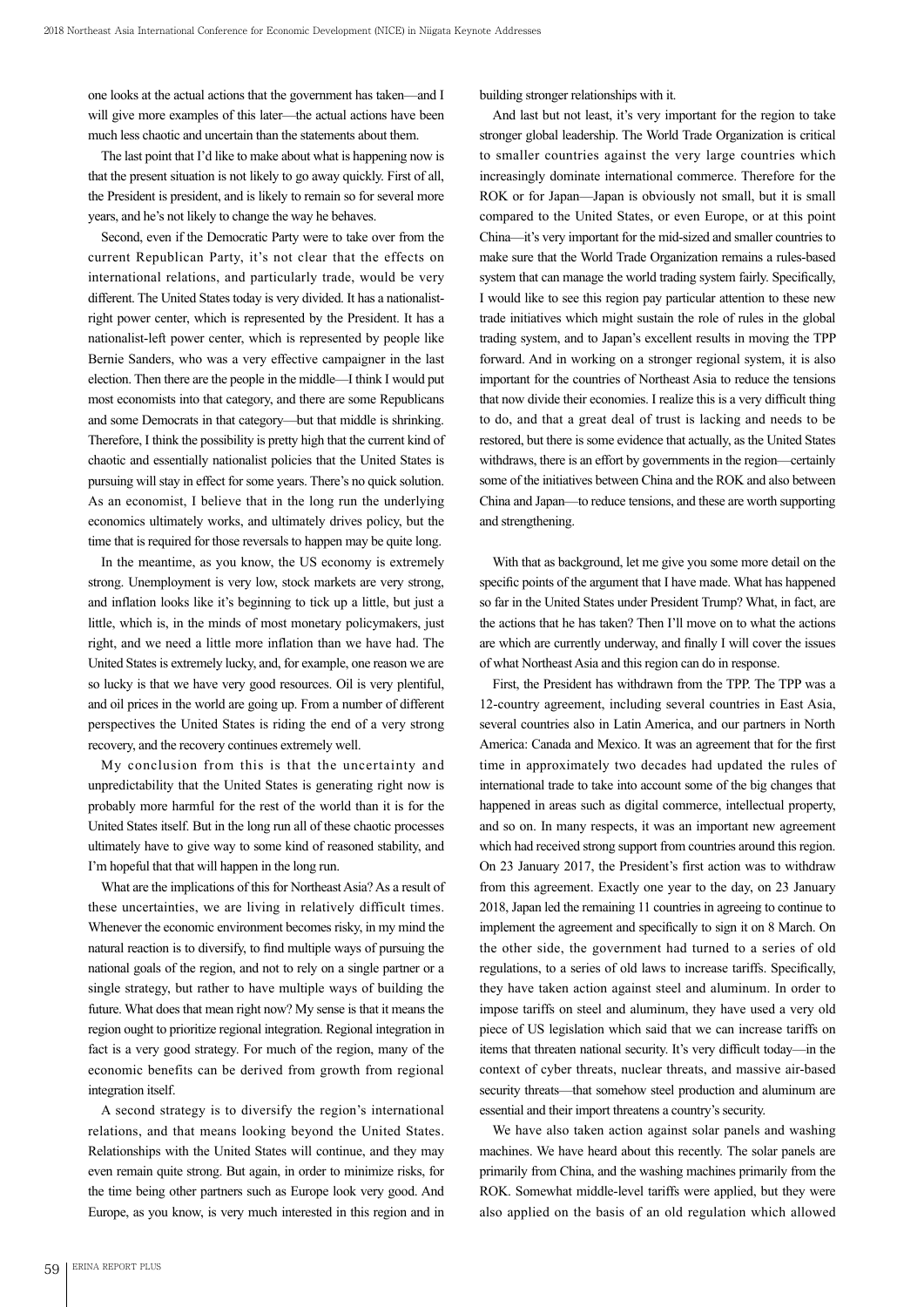industries that were shrinking in the United States to be essentially saved through the safeguard measures as applied through those tariffs. Those tariffs are in the 20–50% range, and they will have to be phased out over a period of four years and therefore they will not be permanent. Nevertheless, they can produce a lot of damage meantime. As a percentage of total US trade, however, these two items still amount to a relatively small share of US imports.

Also, the government has applied anti-subsidy tariffs on Canadian Bombardier aircraft. These were very high: 300% tariffs which would have more or less prohibited imports of these Canadian airplanes into the United States. Interestingly, two days ago the United States International Trade Commission (USITC) said that those tariffs were not justified. Given US law, the President will have to follow the procedures recommended by the USITC and that particular tariff will not take effect. You can see how this give-andtake of the US government system is constraining some of the more extreme actions which the President had been targeting. Nevertheless, on every level, the number of government actions is increasing and on the whole the government has mounted a pretty wide-ranging attack on imports into the United States.

Let me now turn to what threats are still remaining: essentially the renegotiation of trade agreements which the United States had already entered into. The TPP, as I mentioned, had already been taken off the table, but here too it was off the table until about four days ago, when the President in Davos said, "Well, maybe I might reconsider joining the TPP if we could really negotiate it to make it a much better deal." I would urge people to not immediately take one statement as the sign of a big policy change. We just don't know where this is headed yet, and many countries are rightly taking a more conservative path in diversifying their strategies or policy.

In NAFTA in particular, the United States has made a series of very serious requests to its partners, which include raising to a very high level the minimum degree automobiles must be produced in the United States in order to make zero tariffs applicable under NAFTA, much to the objection of the Mexican and Canadian negotiators. In addition, the government has asked to limit the access to US government contracts for services which the US government might buy from service providers. It has wanted to introduce a sunset clause into the negotiations, meaning that even if the NAFTA trade agreement is renegotiated and signed, it would again have to be renegotiated five years later. It would disappear unless it were once again passed by the United States Congress five years later. At this time, as we look at the agreement, most of these provisions are not acceptable to the US partners. Most of these provisions are probably not going to be in a final agreement. So far history shows that when a decision finally comes down to a point of either abandoning a smart economic policy from the past or giving into it, a solution is somehow found. Therefore, I'm still optimistic that these will work out properly, but at the moment it's still very much up in the air.

I won't go into details of the Korea–US Free Trade Agreement. There are some very similar characteristics with the very strong demands by the United States on the ROK, but the ROK initially had put up so much resistance to the United States' wish to abandon the earlier agreement that the United States has now agreed to just negotiate amendments, and not to renegotiate the treaty as a whole. Here, too, you can see some kind of compromise emerging.

Finally, regarding the WTO, the United States has threatened at various times to withdraw from the WTO, but it has not done that. At the same time, however, it has slowed down the operations of the organization by blocking the appointment of judges who help to determine trade cases as they come before the WTO.

All of this leads to a very murky environment today, and what I'd like to now close with are some observations on what can be done without the United States, or at least without the United States as seen today. The United States might well change in the future, and in the meantime what can the rest of the world do to remain within the system that had been established over the last seventy or so years? First of all, I think it's very important to note at the outset that for all of the economic power of the United States, it still amounts to only about 11% of world trade. Therefore, 89% of world trade has nothing to do with the United States, and it ought to be managed according to rules that the rest of the world finds productive and effective. Asia matters a lot in this, because its scale, dynamism and role in production chains makes it very important in world commerce.

So what can be done without the United States if Asia wants to move forward? The most important part is to create new agreements that reflect some of the changes in the digital economy, in intellectual property, and in production chains that cut across countries, and that reflect the contemporary need for trade. That's what the TPP tried to do, and it's an important priority for Asia and for Northeast Asia to exploit.

Second, Asia can exploit some of the very substantial gains that come from continuing to liberalize trade. Just because the United States is not doing so anymore doesn't mean that all of the arguments for doing so have gone away. On the contrary, powerful production chains across this region argue more than ever for effective trading relationships.

Finally, and this is not trivial now, by creating these new systems of rules, Asia can strengthen its own bargaining relationships vis-àvis the United States or other countries that might become mercantilist, or other countries that might try to dominate the regional trading system. Several agreements are in progress that can make this happen. For China, trade with Northeast Asia and with the United States is roughly equal, and if you look at Japan and the ROK, Northeast Asia is considerably more important than the United States. For all three Northeast Asian nations, the rest of the world is by far the most important element of their trade relationships. The region depends on the United States quite heavily, but not all that heavily. A very large majority of their trade is either with themselves or with third countries.

So with that as background, let me now talk very briefly about the specific initiatives that are underway. The first is the Comprehensive and Progressive Agreement for Trans-Pacific Partnership (CPTPP), to which Japan has just led the agreement on 23 January. It's a good agreement, but it is not quite Northeast Asia-focused. It doesn't yet have either China or the ROK in it. However, the ROK has indicated on several occasions that it would be very interested in joining once the agreement was completed. So I think the timing is now quite right for the ROK to come into it. Just as Canada and Mexico ultimately joined the agreement in part to show the United States their strength in negotiations in NAFTA, so too I would think that the